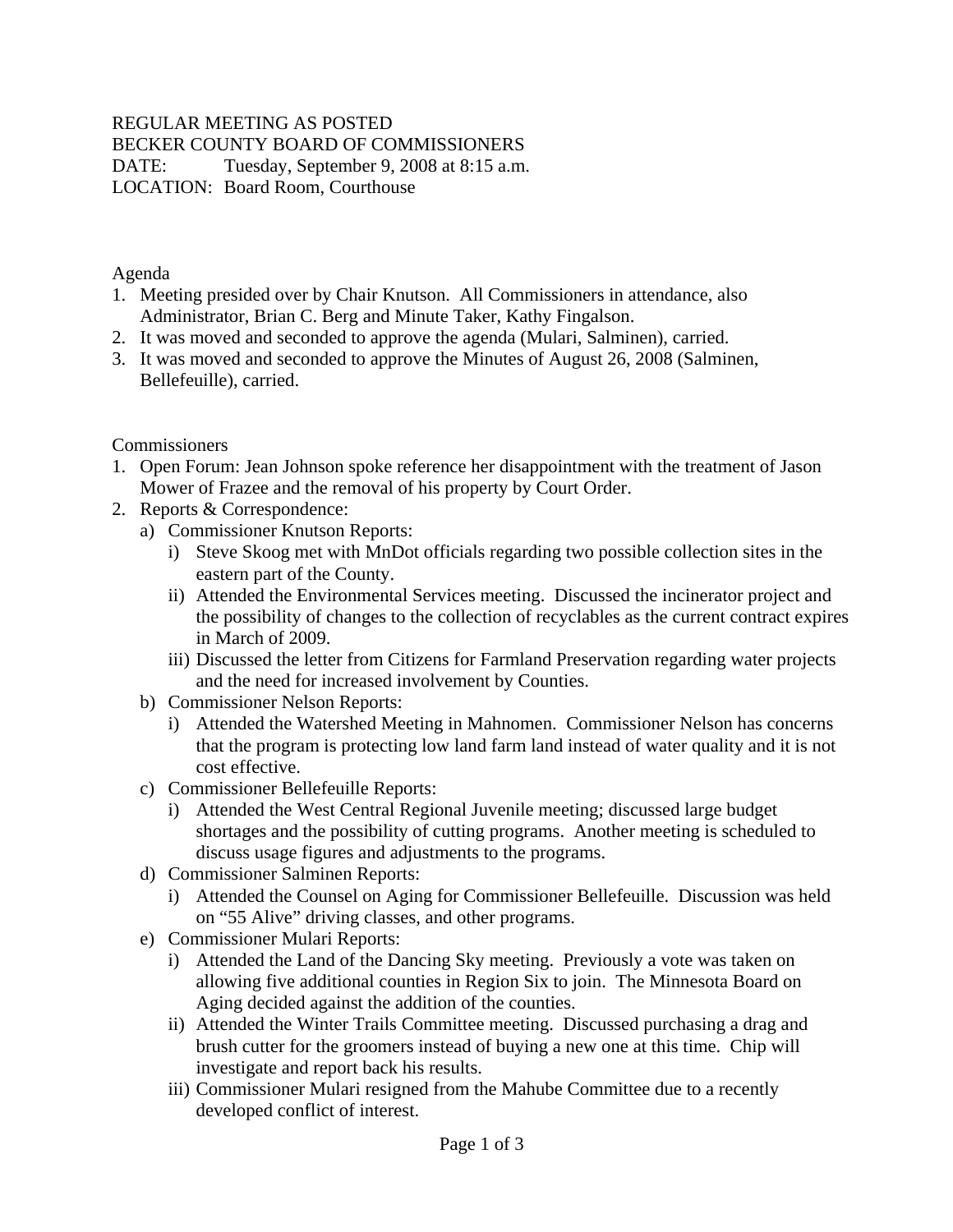- 3. Appointments:
	- a) It was moved and seconded to appoint Commissioner Larry Knutson to the Mahube Committee (Mulari, Salminen), carried.
	- b) It was moved and seconded to appoint Commissioner John Bellefeuille and Commissioner Harry Salminen to the Canvassing Board and they will serve at the September  $11<sup>th</sup>$  and November 6<sup>th</sup> meetings (Mulari, Nelson), carried.

Auditor-Treasurer

1. It was moved and seconded to approve the Gambling Permit for T.I.P. Inc. at the County 17 Club Inc., Detroit Lakes, Resolution 09-08-1C (Salminen, Bellefeuille), carried.

### Finance Committee Minutes

- 1. It was moved and seconded to approve the Claims including the change of the mileage rate to "car available" for the mileage reimbursement requests on page 5 for Merkins and Miller and the over 90 day claims (1) Lakeland Mental Health, (2) Goodin Company, and (3) RP Ascano (Bellefeuille, Nelson), carried.
- 2. It was moved and seconded to approve the Economic Development Authority request to establish the Housing & Redevelopment Authority Tax Levy at \$175,633 for 2009 for the purpose of funding housing and economic related activities, Resolution 09-08-1A (Salminen, Mulari), carried.
- 3. It was moved and seconded to approve the Maximum Levy request establishing the 2009 Maximum Levy at \$17,263,004, representing a 4.58% increase, Resolution 09-08-1B (Salminen, Mulari), carried.
- 4. It was recommended by the Finance Committee to add the Regional Radio Board Grant Match request in the amount of \$7,391.95 to the 2010 Budget.
- 5. It was moved and seconded to approve the low quote from Lumichron in the amount of \$550 plus tax and shipping to fix the clock in the tower of the Court House including the possible replacement of the hour and minute hand if needed at a cost of \$150 plus tax and shipping (Salminen, Mulari), carried.
- 6. The July cash comparison and investment summary were presented.
- 7. It was moved and seconded to approve the Phase I Dakota Electric construction change orders E-003 in the amount of \$9,739 and E-004 in the amount of \$4,856 (Salminen, Nelson), carried.

### Assessor

- 1. It was moved and seconded to approve the abatement PIN 05.0203.001, Carsonville Township for \$(266.00) (Salminen, Nelson), carried.
- 2. Information was presented on the changes in the Green Acres Property Tax Program.

## Highway

- 1. A construction update was presented.
- 2. A Road Safety Audit Final Report was presented.